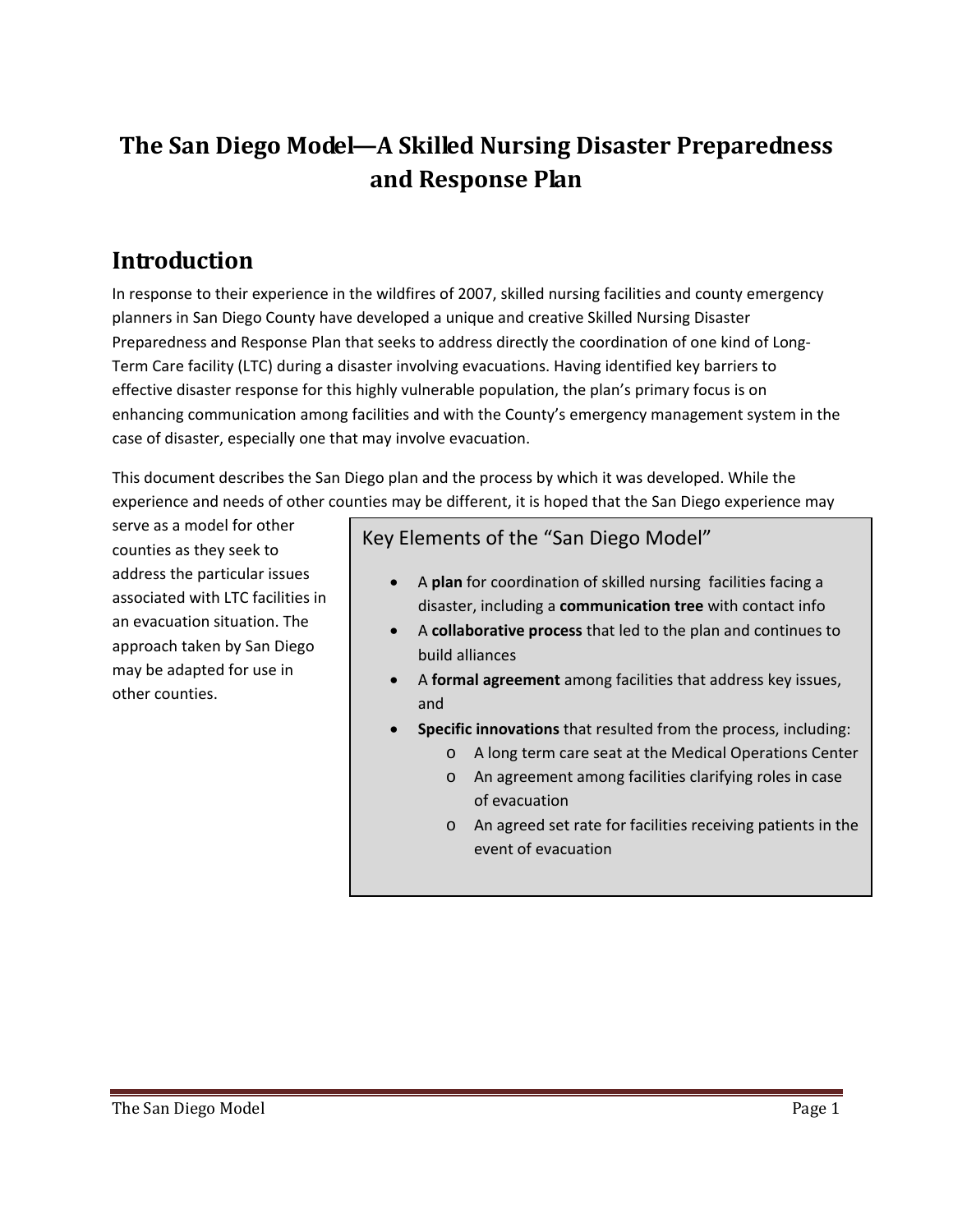### **Background**

### *Recognizing the Problem*

The 2007 San Diego wildfires threatened several skilled nursing and other long term care facilities with smoke and the need to evacuate. As a result of that event, a working group of individuals comprised of representatives from the San Diego County Emergency Medical Services Agency (EMS), the San Diego Health Care Association, the California Association of Health Facilities, the Hospital Association of San Diego and Imperial Counties, and various representatives from nursing homes in San Diego county came together and developed a Skilled Nursing Facility Disaster Preparedness Task Force. This group worked together to develop a countywide, uniform plan to facilitate the timely and effective evacuation and relocation of nursing home residents in the event of a disaster.

The Task Force was motivated by recognition that there were key gaps in preparedness for LTC facilities. In particular:

- No clear plan existed in the county that specifically addressed these facilities and their potential need to evacuate;
- LTC facilities were not specifically represented in the County's Departmental Operations Center(DOC)/Medical Operations Center (MOC) (i.e., the relevant departmental operating center);
- No up to date contact information was available for the responsible administrators at these facilities to talk to each other and no communication plan existed; and,
- Facilities had very different expectations and understandings as to the appropriate rates to charge for receiving evacuated patients

Drawing on this awareness, the Task Force sought to integrate skilled nursing facilities (SNFs) into the County disaster planning effort. In particular, the Task Force sought to recreate the network concept that existed for hospitals and Emergency Medical Services, extending that model to the county's SNFs. The results include a planning process and a "seat at the table," a formal agreement, and a simple, yet effective communications protocol to ensure that disaster responses involving SNFs occur smoothly.

#### *Developing the Plan*

As noted above, the original Task Force addressing this issue was composed of stakeholders from across the county. This group looked to find an approach to meet the needs of all of the county's more than 90 skilled nursing facilities.

First, the group worked with County Geographic Information System (GIS) resources to understand where the facilities are located within the county. Reviewing this information, the Task Force found a reasonable distribution of facilities across seven pre‐existing geographic regions defined by the Health and Human Services Agency (HHSA). The Task Force postulated that communication among a smaller, regionally based group of facilities would be preferable to a system that attempted to manage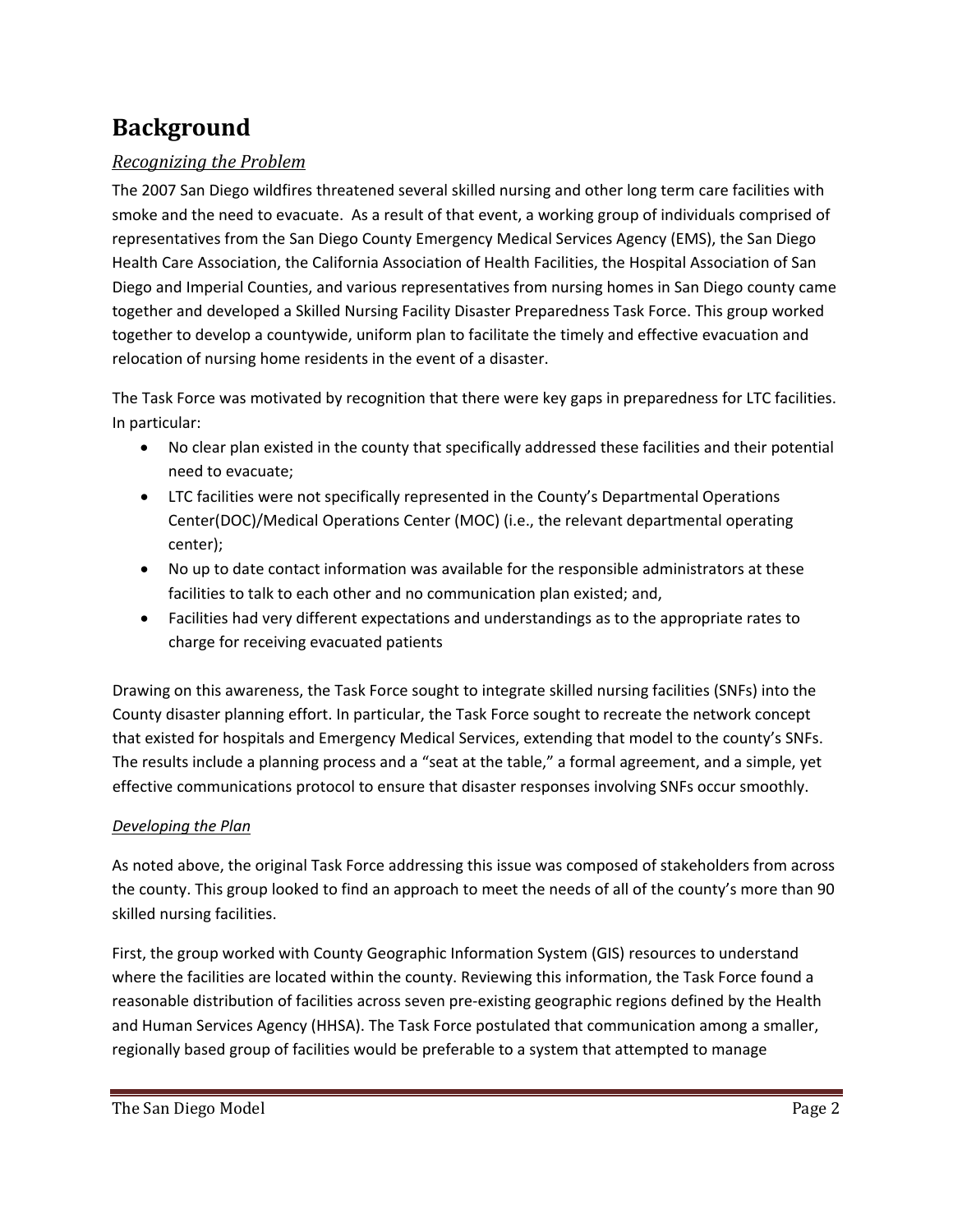communication with all of the county's SNFs. The GIS effort was important because it allowed various stakeholders to quickly identify which facility was in which region.

Taking advantage of a scheduled "rap session" for SNF facilities, the Task Force presented the idea of developing a communication plan with facility representatives. They also reviewed the maps and concluded that a plan based on the geographic distribution represented a manageable approach by ensuring that groups would be made up of no more than about 10‐15 facilities. This initial rap session was also used to discuss the actual history of wildfire evacuation and, importantly, to identify individuals willing to serve as area coordinators for each of the geographic regions.

Following this initial organization, the County Emergency Medical Services agency sent a letter to all Skilled Nursing Facilities Administrators. This letter (attached) described the idea of creating a countywide plan for SNFs recounted the process described above, and alerted all facilities that their individual area coordinator would be contacting them with further information about the program. In addition to informing all facilities of the plan, the letter served to give the official endorsement of the County's Health and Human Services Agency.

The Task Force, now composed of both the original stakeholders and the area coordinators, made individual contact with each of the facilities, using the letter as an official introduction. In these

meetings, the Task Force was able to build relationships and develop the trust that was necessary in order to have facilities feel confident in sharing sensitive information such as personal contact data. In these meetings, the Task Force was able to collect contact information for each of the facilities, which was compiled in hard copy form, allowing for use in an emergency. It was critical that the Task Force reassured the facilities that the information would only be used for this purpose.

Regular meetings were established. The Task Force now meets on a monthly basis. Activities have moved beyond the simple collection of

Key Factors in Plan Development:

- A full **understanding** of where the facilities are in the County
- Taking advantage of **existing meeting opportunities**
- Identification of willing and capable **area leaders**
- Securing **official support** from the County
- Building **trusting relationships** with the facilities—including face‐to‐face meetings

contact information and a process has completed the development a Memorandum of Agreement (MOA) among the facilities. This agreement, signed already by over 60% of the facilities, is not a legally binding document. Rather, it is an agreement among facilities indicating their willingness to help. The object is to facilitate the process of finding like beds for patients in the case of evacuation and to facilitate the sharing of resources. It is also designed to facilitate the process of reimbursement following an evacuation. (MOA attached).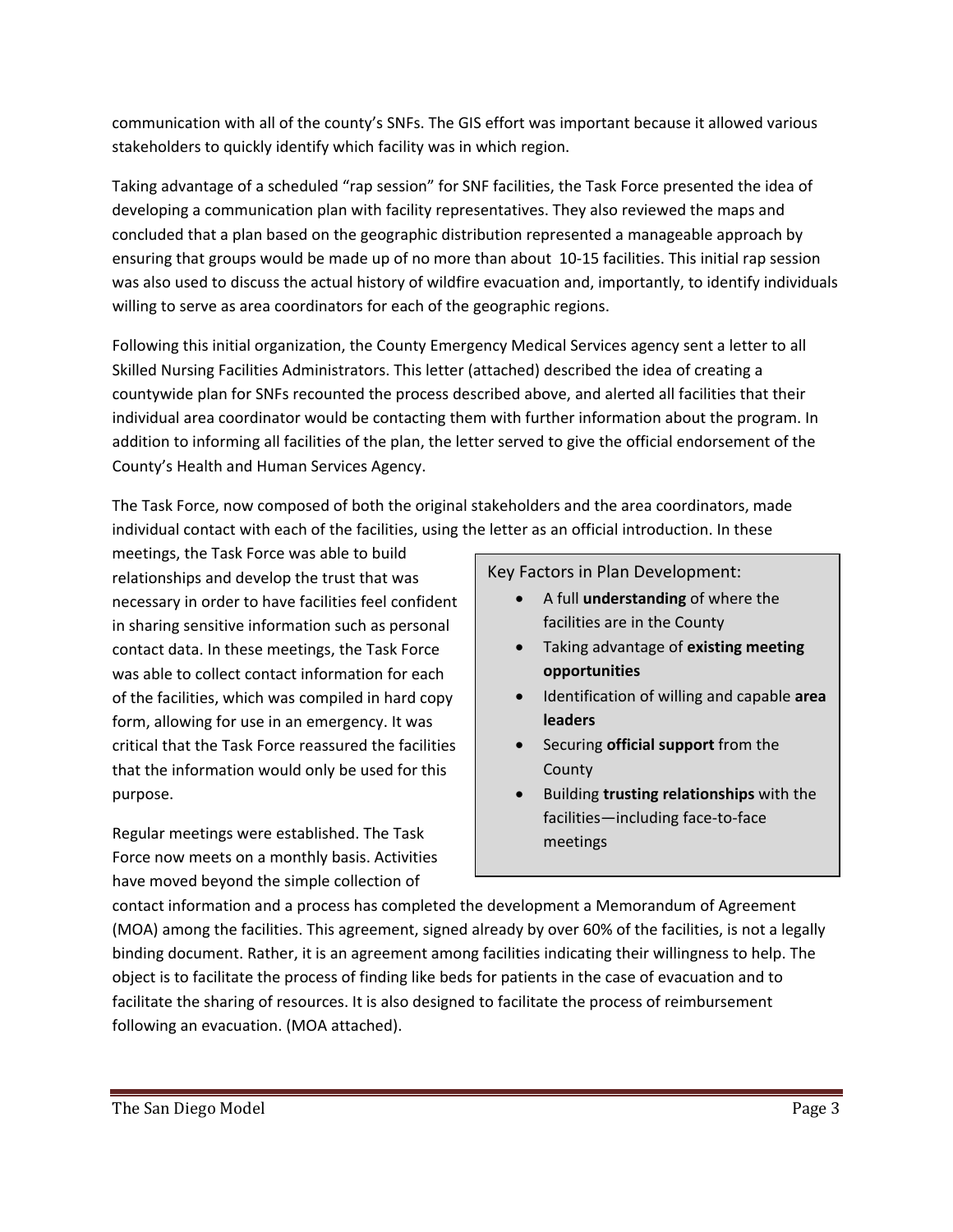### **The Plan**

The above described process resulted in the development of an innovative plan which is described in some detail below.

Key Innovations in the San Diego Plan:

- Improved **communication** and **relationships** among SNFs.
- A system of **communication and representation** for the SNFs at the MOC
- A **countywide agreement** among SNF relating to:
	- o Agreement to receive evacuated patients
	- o Agreement on roles of evacuating and receiving facilities during evacuation
	- o Agreement on daily billing rate for evacuated patients

#### *Purpose and Authority*

The purpose of the County's Skilled Nursing Facility Disaster Preparedness and Response Plan is to ensure timely and efficient communication regarding the status of these facilities in San Diego County during widespread disasters. This plan allows for the systematic collection and reporting of critical information regarding bed availability, evacuation status, and other resource-related issues. This information will be managed at the San Diego Medical Operations Center, the county designated entity for the purposes of emergency medical planning and response.

This plan is issued under the joint authority of the San Diego County Emergency Medical Services Agency Administrator and the San Diego County Public Health Officer (*California Health and Safety Code, Division 2.5, Article 4, Sections 1797.150)* requiring the development of medical and health disaster plans for the Operational Area.

The San Diego County Emergency Medical Services Agency oversees and regulates the provision of all pre‐hospital care and medical transport *(California Health and Safety Code, Division 2.5, Article 4, Section 1797.220, 1797.222 and 1798 to 1798.6*).

The San Diego County Public Health Officer will oversee all decisions made by "at risk" facilities and may under the emergency powers granted by State law (*California Health and Safety Code, Division 101, Section 101040 and 101080*) order evacuations or sheltering‐in‐place or countermand decisions to evacuate.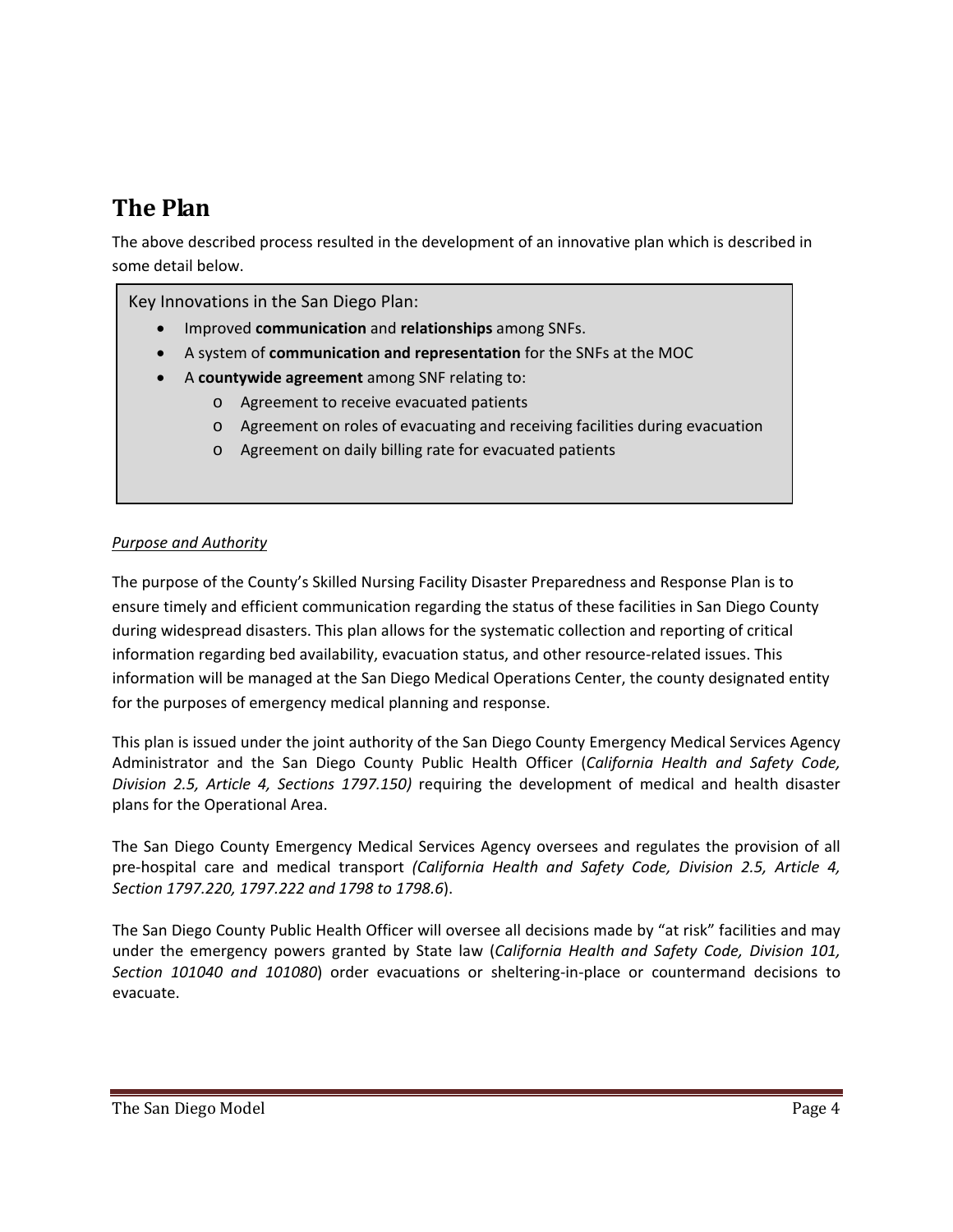#### *Emergency Medical Services Medical Operations Center*

The EMS Medical Operations Center (MOC), Departmental Operations Center (DOC), developed after the 2003 wildfires, serves as the primary point of contact for the County's medical system within the Emergency Operations Center. This plan calls for the County's SNF facilities to be represented at the MOC by a designated area coordinator.

#### *Skilled Nursing Facility Area Disaster Coordinators*

For the purposes of this plan, San Diego County has been divided into the seven (7) areas described above, with a roughly equal distribution of all the county's skilled nursing facilities. Each area has designated a SNF Area Disaster Coordinator (AC) who works at one of the SNFs in that area and is typically the administrator. San Diego County EMS has provided maps to the ACs showing the boundaries of the areas and the location of the SNFs within each of these areas as well as a list of facility names and contact information. (Map attached) Each AC is responsible to identify a primary and secondary contact at each SNF in their area, and to obtain personal phone numbers and email information for these contacts. The ACs are also responsible to convene initial and periodic meetings or conference calls, and drills with the facilities in their area, to ensure that the contact information is current and all facilities are familiar with this plan.

In a disaster, (i.e., fire, earthquake), the following actions will occur:

- The Area Coordinator will contact the representative of each facility within their area. The AC will accomplish this via provided cell phone and/or e-mail contact information.
- The facility contact will ascertain the number of available beds plus any additional capacity within their respective facility and report this information to the AC.
- The facility contact will also report on their status in terms of an urgent of anticipated need to evacuate, and other critical information regarding needs and resources. Ideally, this will be reported via phone, e-mail or text within 30 minutes of the initial request for bed availability.

An "on-call" monthly rotation will be established among the seven ACs to identify which AC will report to the Medical Operations Center (MOC)/DOC during a disaster. The AC at the MOC/DOC will receive and track bed availability reported by the six other ACs. This information will then be reported to the appropriate representatives at the MOC/DOC. This means that in addition to having a "seat at the table" for planning purposes, the SNF community now has a liaison seat in the MOC/DOC during disasters, consistent with California's Standardized Emergency Management System.

#### *Control of Resident Dispersal*

The Incident Commander at the MOC/DOC will make the ultimate decisions on evacuations, transportation resources, and patient dispersal to receiving facilities. The AC within the MOC/DOC is a liaison between the ACs reporting information from the SNF facilities in the County.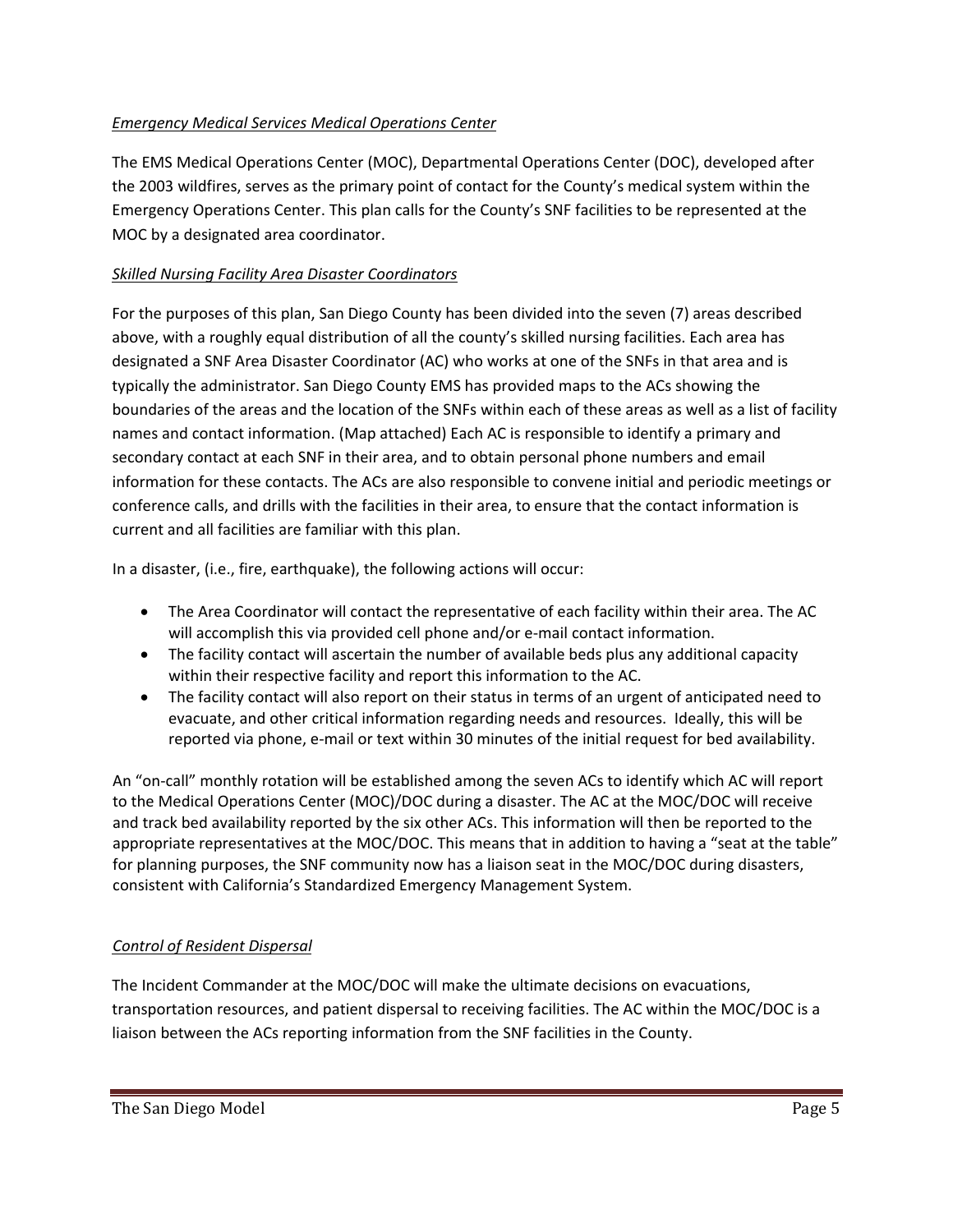#### *Memorandum of Agreement*

As noted above, an MOA has been developed (attached as Appendix A). The document is a means of having all SNF's in the county agree to uniform expectations for sending and receiving residents, including such areas as critical resident information, supplies, resources, responsibilities, and reimbursement. While it is not a legally binding document, it does articulate a clear agreement and understanding among the County's SNF community on key issues related to disaster response.

Specific issues addressed by the MOA include:

- Agreement to participate in the distribution of patients from an impacted facility;
- Agreement to communicate the need for or actual evacuation to the designated Area Coordinator;
- Agreement to provide a minimum set of information on patients to be evacuated;
- Agreement on minimum documentation, medication, and other items to accompany patients in case of evacuation;
- Agreements on the sharing of personnel and other resources between/among facilities;
- Agreement on staff support for personnel accompanying evacuated patients; and,
- Agreement on rate of reimbursement to receiving facilities in the case of evacuation.

### **Plans for Maintenance and Expansion**

The County recognizes that staff turnover in SNF facilities makes the maintenance of an accurate and up‐to‐date spreadsheet of contact information difficult. Maintaining the list as current is a top priority as the program goes forth.

Discussions are also underway to consider whether this type of program is feasible with other facility – types such as intermediate care facilities for the developmentally disabled and residential care facilities for the elderly. Expanding this approach to include assisted living facilities has been discussed. The County intends to continue to assess the efficacy of this program and look to other facilities as appropriate.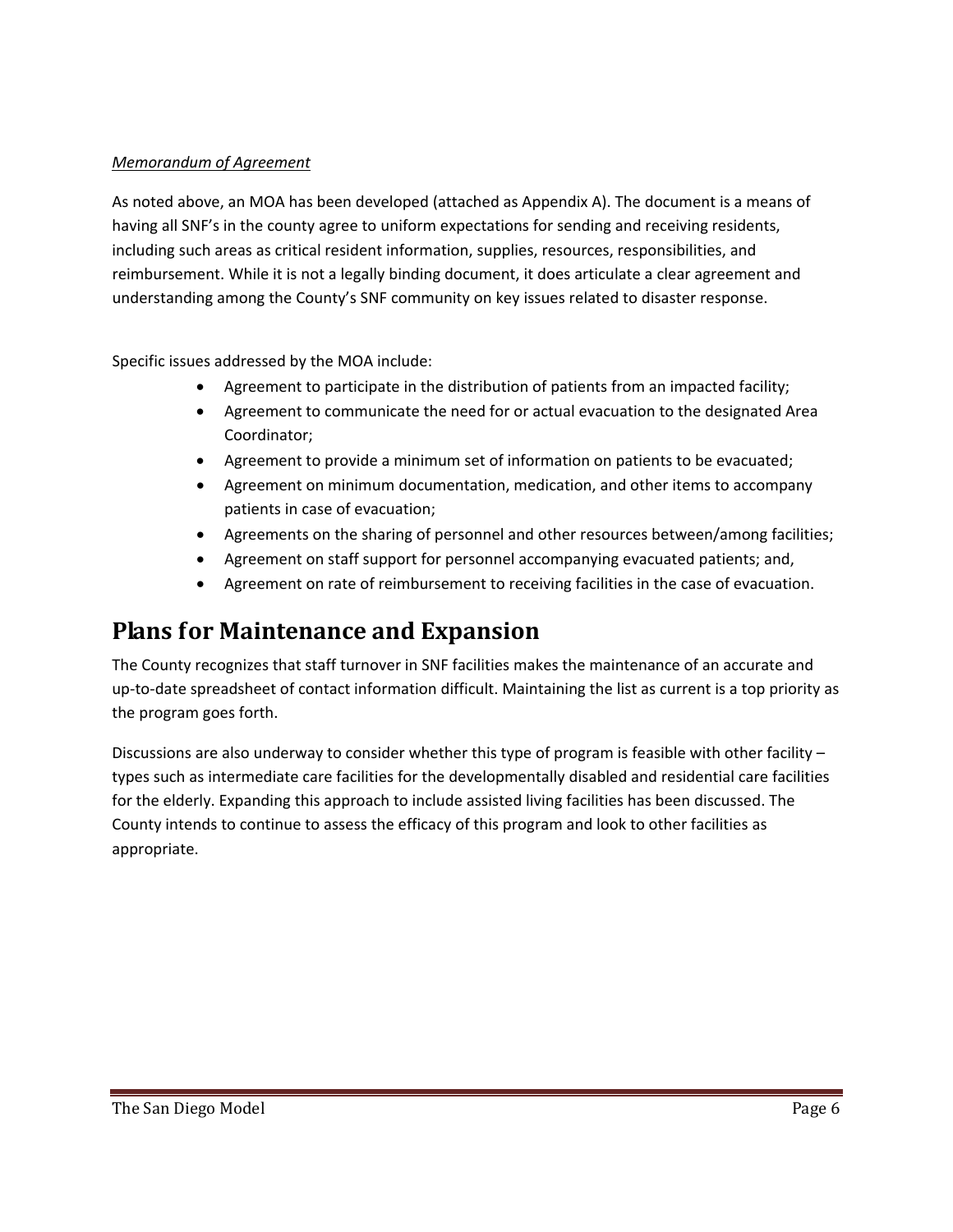# **Appendices**

The following appendices are appended to this document:

## **Appendix A – Memorandum of Agreement**

The current draft MOA, circa March 2009, is included in this package. Subsequent changes to the MOA are possible, as approval is still pending with some entities.

## **Appendix B—GIS Maps of County Residential Facilities**

Two maps are included. These maps depict the seven regions utilized by the County's Health and Human Services Agency, and plot skilled nursing facilities in each region of the county. One of the maps also indicates the borders of recent fires.

## **Appendix C—Copy of County Letter to Facilities**

Finally, a copy of the county letter to skilled nursing facilities is appended.